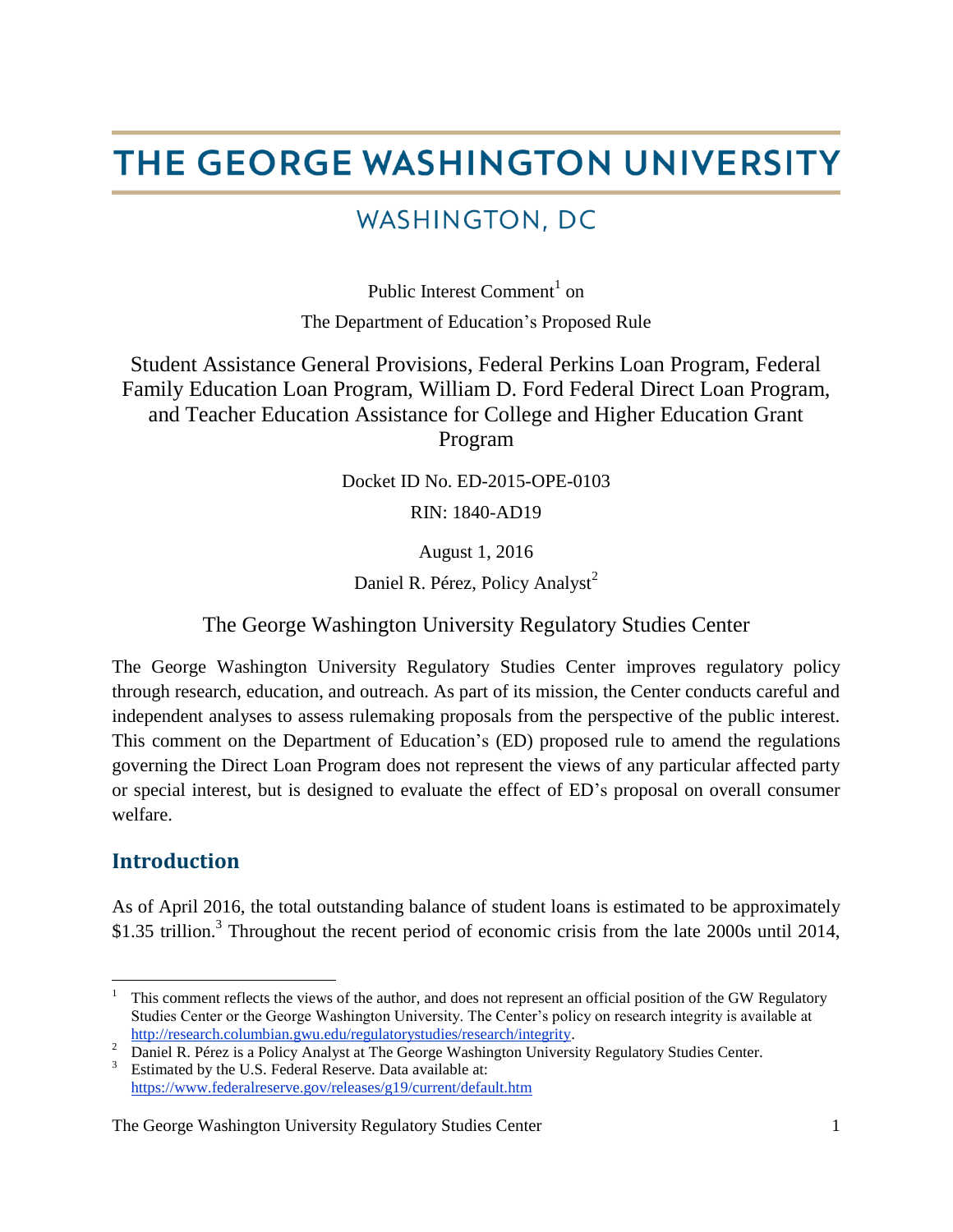the student loan balance quadrupled, and default rates among student borrowers reached their highest levels in 20 years. $4$ 

The rule proposed by ED would make several amendments to the regulations governing its Federal Direct Loan Program. Among the most significant changes are 1) an expansion of the conditions wherein ED would forgive borrowers' loan balances, 2) additional provisions that would broaden ED's ability to recover losses directly from institutions resulting from approved borrower defenses, and 3) the addition of automatic triggers for postsecondary schools<sup>5</sup> that would apply under certain conditions and events. Schools would be required to comply with these provisions to continue being eligible to be paid by borrowers using federal funds appropriated under title IV of the Higher Education Act (HEA).

ED estimates this rule would have annual federal budget impacts of anywhere between \$199 million to an upper-bound estimate of \$4.23 billion. Although the rule is intended to mitigate some of the risks to taxpayers by making schools responsible for paying the cost of loans for which ED approves borrower nonpayment, the upper-bound estimate of its potential annual cost should serve as a cautionary indication that any estimation of positive net benefits may vary considerably given the assumptions underlying the analysis.

Although several of the changes apply to all postsecondary institutions, including ED's new language defining what constitutes "misconduct" by schools—behavior which entitles borrowers to submit claims for nonpayment—the majority of this rule's efforts focus on improvements to outcomes within the for-profit school sector. ED invited public comment and specifically welcomed input regarding 1) "ways [it] could reduce potential costs or increase potential benefits while preserving the effective and efficient administration of the Department's programs" and 2) "complying with the specific requirements of E.O. 12866 and 13563."<sup>6</sup>

[https://www.whitehouse.gov/sites/default/files/omb/inforeg/eo12866/eo12866\\_10041993.pdf.](https://www.whitehouse.gov/sites/default/files/omb/inforeg/eo12866/eo12866_10041993.pdf%20f) They also require agencies to evaluate regulatory impacts after they are issued. "Agencies shall consider how best to promote

 $\overline{a}$ <sup>4</sup> Adam Looney and Constantine Yannelis, "A Crisis in Student Loans? How Changes in the Characteristics of Borrowers and in the Institutions They Attend Contributed to Rising Loan Defaults" Brookings Papers on Economic Activity, Fall 2015. Available at: [http://www.brookings.edu/~/media/projects/bpea/fall-](http://www.brookings.edu/~/media/projects/bpea/fall-2015/pdflooneytextfallbpea.pdf)[2015/pdflooneytextfallbpea.pdf](http://www.brookings.edu/~/media/projects/bpea/fall-2015/pdflooneytextfallbpea.pdf)

<sup>&</sup>lt;sup>5</sup> ED's proposed rule contains 12 conditions which would trigger additional requirements of schools including: securing additional financial protections (such as letters of credit) and including ED-approved language concerning the fact that schools were required by ED to obtain the aforementioned financial protections. Another trigger involves the requirement for institutions to include Department-approved language concerning its students' performance in repaying their student loans.

<sup>&</sup>lt;sup>6</sup> These executive orders require agencies to "promulgate only such regulations as are required by law, are necessary to interpret the law, or are made necessary by compelling public need, such as material failures of private markets to protect or improve the health and safety of the public, the environment, or the well-being of the American people. In deciding whether and how to regulate, agencies should assess all costs and benefits of available regulatory alternatives, including the alternative of not regulating." E.O. 12866, "Regulatory Planning and Review," September 30, 1993. Available at: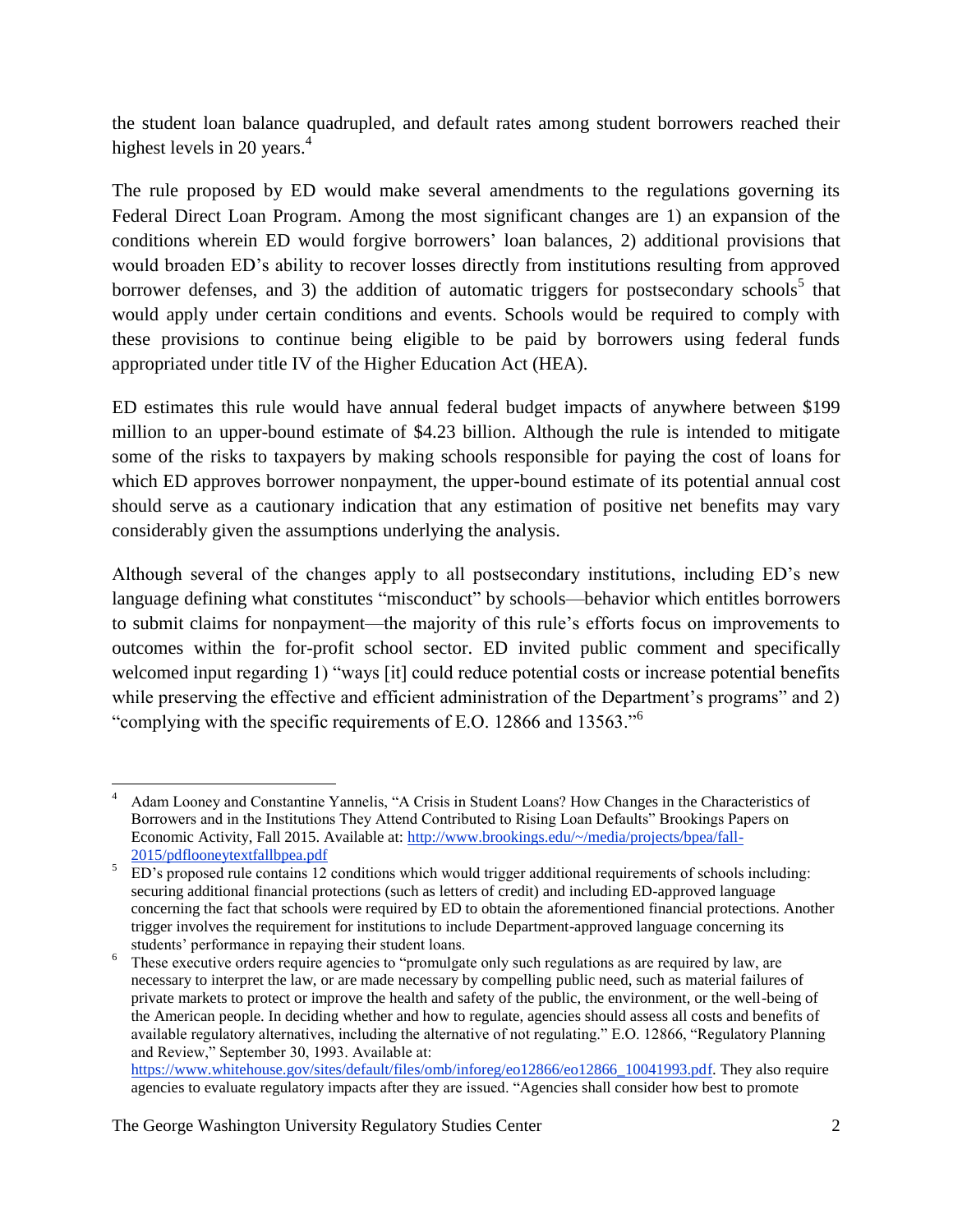This comment suggests that this rule might preserve a more effective and efficient administration of the Department's treatment of borrower defenses by retaining the original language in §668.71 regarding the definition of a "misrepresentation" concerning misconduct by postsecondary schools. Alternatively, ED should modify the language in its current proposal to increase its clarity and narrow its scope so that it clearly reflects intent to hold accountable those institutions attempting to take advantage of information asymmetries and defraud their students. As ED points out in the preamble to the proposed rule, courts have upheld (borrowers') claims of common law misrepresentation based on false statements in cases where the definition required establishing a case based on the much narrower definition of fraud.<sup>7</sup>

Additionally, although the academic literature is clear that "non-traditional" borrowers (predominantly those attending for-profit schools) historically experience higher default rates on their loans vs. traditional borrowers, it is less clear what causal mechanisms are responsible for these defaults.<sup>9</sup> It is important to consider the possibly regressive effects or unintended consequences associated with focusing certain provisions strictly on the for-profit sector. As experts point out: "a challenge for federal regulation of the for-profit sector is to design incentives for improved quality, while still preserving access for students from disadvantaged and nontraditional backgrounds."<sup>10</sup>

In addition to calling on agencies to identify a compelling public need before issuing new regulations and to examine the benefits and costs of alternatives, Executive Orders 12866 and 13563 emphasize the importance of ex post evaluation. Before issuing a final rule, ED should provide details of how it intends to conduct retrospective analysis of the ex post results of this rule. Although it may seem that simply comparing student default rates would indicate the overall effectiveness of this rule, there may be several other confounding factors that result in a lower default rate but also an overall reduction in consumer welfare.<sup>11</sup>

 $\overline{a}$ 

retrospective analysis of rules that may be outmoded, ineffective, insufficient, or excessively burdensome, and to modify, streamline, expand, or repeal them in accordance with what has been learned." E.O. 13563, "Improving Regulation and Regulatory Review," January 18, 2011. Available at:

[https://www.whitehouse.gov/sites/default/files/omb/inforeg/eo12866/eo13563\\_01182011.pdf](https://www.whitehouse.gov/sites/default/files/omb/inforeg/eo12866/eo13563_01182011.pdf)

<sup>7</sup> *Moy* v. *Adelphi Inst., Inc.,* 866 F. Supp. 696, 706 (E.D.N.Y. 1994). Available at: <http://law.justia.com/cases/federal/district-courts/FSupp/866/696/1376278/>

<sup>8</sup> See, for example: Stephanie Riegg Cellini, and Latika Chaudhary "The Labor Market Returns to a Private Two-Year College Education." Working paper. *George Washington University*, Washington, D.C. (2011).

Looney and Yannelis (2015), for example, find that under certain assumptions it is likely that as much as 50% of student defaults are likely caused by socio-economic factors typical of "non-traditional" borrowers.

<sup>&</sup>lt;sup>10</sup> David Deming, Claudia Goldin, and Lawrence Katz, "For-Profit Colleges" The Future of Children, Vol. 23, no 1. Postsecondary Education in the United States (Spring 2013).

<sup>&</sup>lt;sup>11</sup> For example, if lower default rates are primarily caused by significant reductions in non-traditional borrowers rather than an improvement in the quality of education provided at postsecondary schools.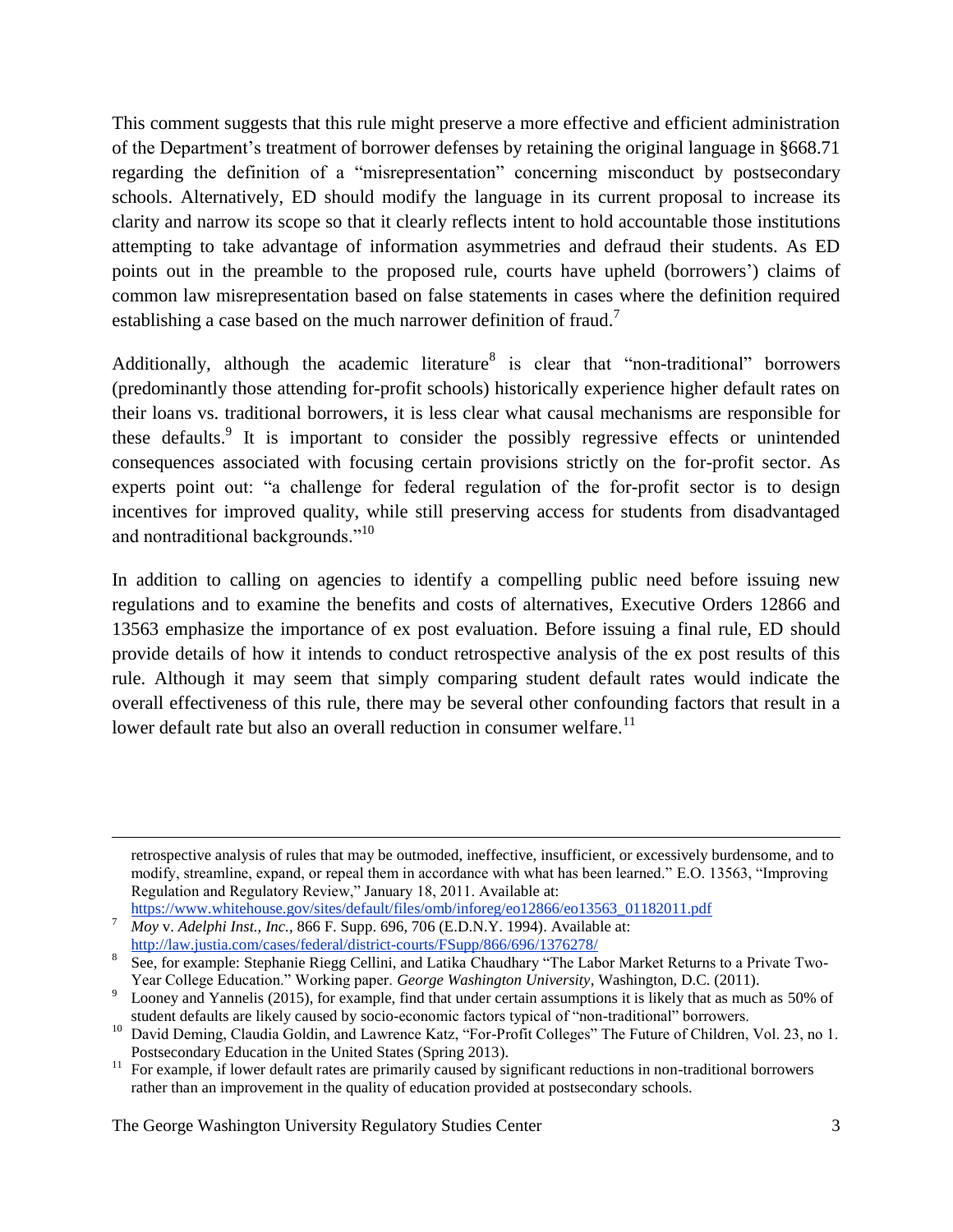# **Statutory Authority**

Section 455(h) of the Higher Education Act of 1965 authorizes the Secretary to "specify in regulation which acts or omissions of an institution of higher education a borrower may assert as a defense to repayment of a loan."<sup>12</sup> Section 487 of HEA provides "that the Secretary can take enforcement action against an institution participating in the title IV, HEA programs that substantially misrepresents the nature of the institution's education program, its financial charges, or the employability of its graduates."<sup>13</sup> Finally, ED cites its delegated authority under 20 U.S.C. 1221-3 and 3474 to "adopt such regulations as needed for the proper administration of programs" as a basis for its regulations requiring institutions to make certain general disclosures of information and as authority to expand its reporting and disclosure requirements for schools within this proposed rule.

#### **Executive Requirements**

ED specifically requests comments on "complying with the specific requirements of E.O. 12866 and 13563." Executive Order 12866, which has guided regulatory development since 1993, directs agencies to:

- identify the problem that it intends to address (including, where applicable, the failures of private markets or public institutions that warrant new agency action) as well as assess the significance of that problem.  $\S1(b)(1)$
- identify and assess available alternatives to direct regulation  $\S1(b)(3)$
- design its regulations in the most cost-effective manner to achieve the regulatory objective… consider[ing] incentives for innovation, consistency, predictability, the costs of enforcement and compliance (to the government, regulated entities, and the public), flexibility, distributive impacts, and equity.  $\S1(b)(5)$
- assess both the costs and the benefits of the intended regulation and, recognizing that some costs and benefits are difficult to quantify, propose or adopt a regulation only upon a reasoned determination that the benefits of the intended regulation justify its costs.  $§1(b)(6)$

Executive Order 13563 reinforces these principles (EO 13563 §1(b)) and also says "agencies shall consider how best to promote retrospective analysis of rules that may be outmoded, ineffective, insufficient, or excessively burdensome, and to modify, streamline, expand, or repeal them in accordance with what has been learned."  $(\S1(b))$  It "recognizes the importance of

 $\overline{a}$ <sup>12</sup> Available at: [http://legcounsel.house.gov/Comps/HEA65\\_CMD.pdf](http://legcounsel.house.gov/Comps/HEA65_CMD.pdf)

 $13$  Ibid.

The George Washington University Regulatory Studies Center 4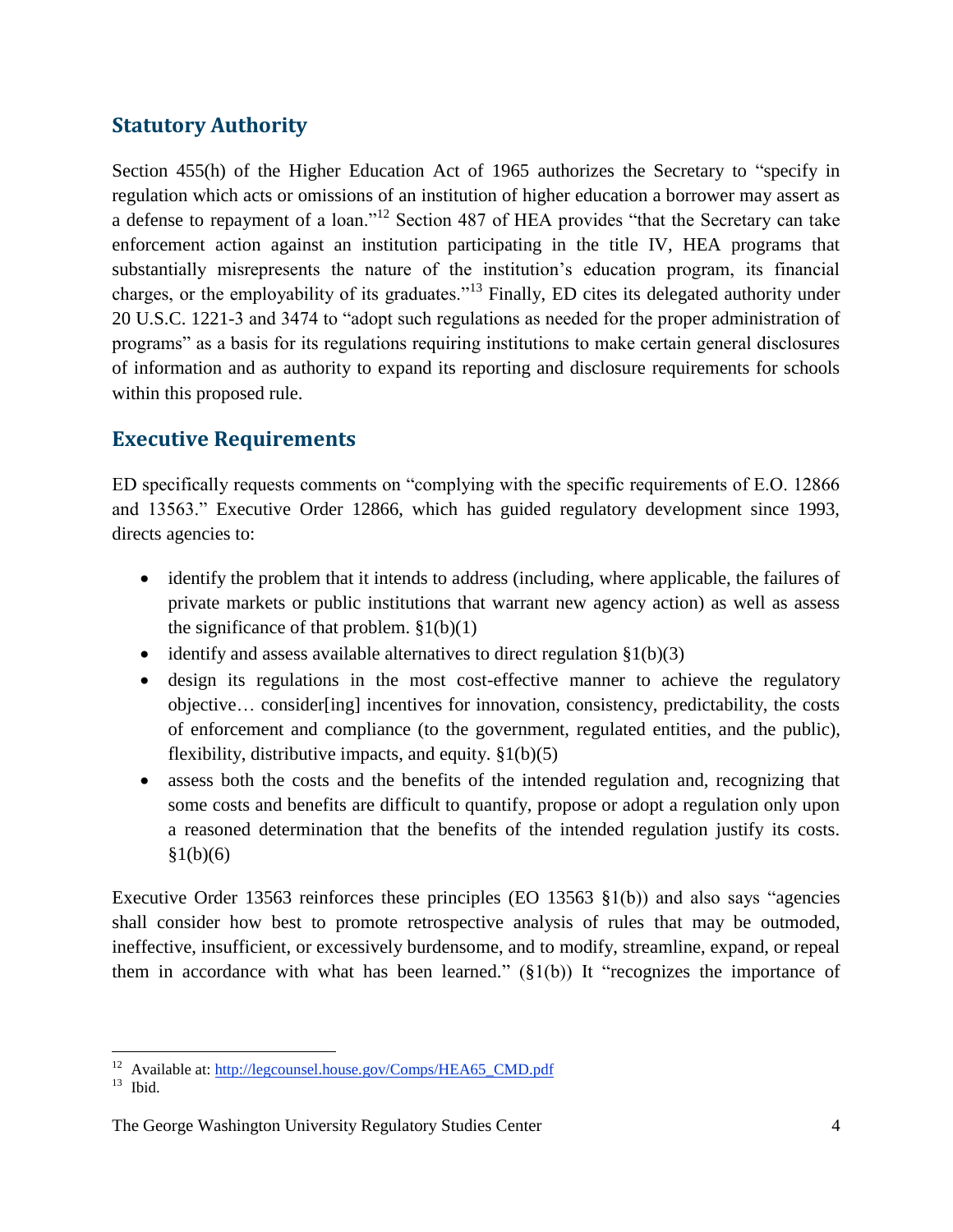maintaining a consistent culture of retrospective review and analysis throughout the executive branch."<sup>14</sup>

ED's proposal does not comply with the requirements of either EO 12866 or 13563, as discussed below.

# **Limiting Misrepresentation to Fraud**

The key regulatory language that ED proposes to change with this rule concerns the definition of school behavior that "substantially misrepresents" to borrowers its education programs or their employability. This defines the scope not only of the circumstances under which ED would approve a borrower's defense claim for not repaying a loan, but also when ED can "initiate a proceeding against the eligible institution" to recover the costs of the loan. Currently, §668.71(c) currently defines a misrepresentation as:

Any false, erroneous or misleading statement an eligible institution, one of its representatives, or any ineligible institution, organization, or person with whom the eligible institution has an agreement to provide educational programs, or to provide marketing, advertising, recruiting or admissions services makes directly or indirectly to a student, prospective student or any member of the public, or to an accrediting agency, to a State agency, or to the Secretary. A misleading statement includes any statement that has the likelihood or tendency to **deceive**.

ED proposes to broaden the definition of what constitutes a misrepresentation by replacing the word "deceive" with "mislead under the circumstances." As the Department points out, "the word deceive implies knowledge or intent on the part of the school which it believes is "not a required element in a case of misrepresentation." Such broad language is likely to create additional uncertainties and unintended consequences. Although ED states that this language "is also reflective of the consumer protection laws of many States," the proposed modifications to §668.71(c) are not necessary in order for ED to effectively find in favor of borrowers in a borrower defense claim.

The original language is more closely aligned with requiring proof that schools intentionally misrepresented the value of their education to their students. It seems reasonable to protect borrowers in cases where they are being defrauded by their school, and it seems reasonable to assert that sanctioning schools that behave fraudulently will likely improve the performance of the sector as "bad actors" are eliminated or incentives are created for them to cease any deceptive practices. However, ED's proposal to change the definition of substantial misrepresentation

 $\overline{a}$ <sup>14</sup> <https://www.whitehouse.gov/sites/default/files/omb/memoranda/2011/m11-10.pdf>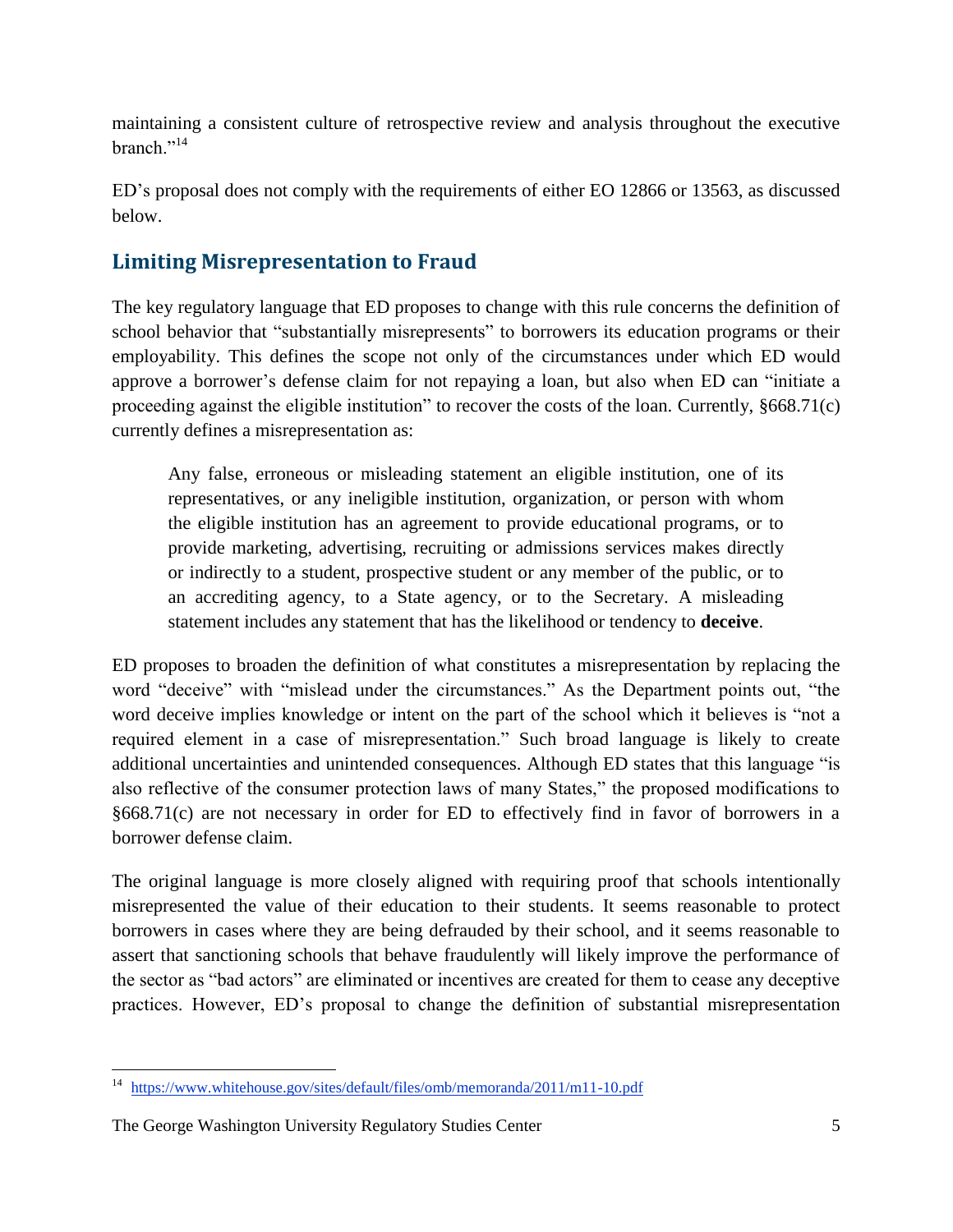creates a lack of clarity for schools regarding how to comply; expanding misrepresentation to include situations that cannot be attributed to institutional intent would also likely reduce the effectiveness and efficiency of ED's program by significantly increasing the amount of borrower defenses that are either 1) later ruled to be unsubstantiated or 2) approved, but where schools may unreasonably bear the burden of discharges in situations where they have made good-faith efforts to comply with ED regulations.

# **Misrepresentation Currently Strikes an Important Balance**

ED has not demonstrated what "compelling public need" necessitates the proposed regulatory change, as required by E.O. 12866 (Section 1). The 2014 collapse of Corinthian Colleges, Inc. demonstrates that fraudulent practices on the part of schools—such as the misrepresentation of job placement rates—have the potential to materially damage borrowers. However, the Department only implicitly mentions that the primary market failure at work here is one of information asymmetry, which would occur in cases where schools withhold information from students that, if known, would likely have caused them to make significantly different decisions about school attendance and loan borrowing.

Furthermore, it is possible that ED's definition of a misrepresentation, as currently worded in its proposed rule, could result in an additional market failure: a moral hazard problem where borrowers do not consider the appropriate level of risk inherent in borrowing money against the expectation of future earnings. The Department's current definition of a substantial misrepresentation strikes a necessary balance that allows borrowers defrauded by schools to seek relief while limiting actions against schools to cases where there is clear evidence of wrongdoing.

ED cites a case in its proposed rule preamble that serves as an example of this balance, based on a claim that fraud had occurred. In *Moy* v. *Adelphi Inst., Inc*. <sup>15</sup> the court stated that in order to claim fraud under the laws of the state of New York, a plaintiff must allege:

(1) that the defendant made a misrepresentation, (2) as to a material fact, (3) which was false, (4) and known to be false by the defendant, (5) that the representation was made for the purpose of inducing the other party to rely upon it, (6) that the other party rightfully did so rely, (7) in ignorance of its falsity, (8) to his injury.

The fact that the court ruled in favor of the plaintiffs (borrowers) in this case under a narrow construction of what constitutes fraud demonstrates that the current legal language defining a

 $\overline{a}$  $15$  Supra, note 5.

The George Washington University Regulatory Studies Center 6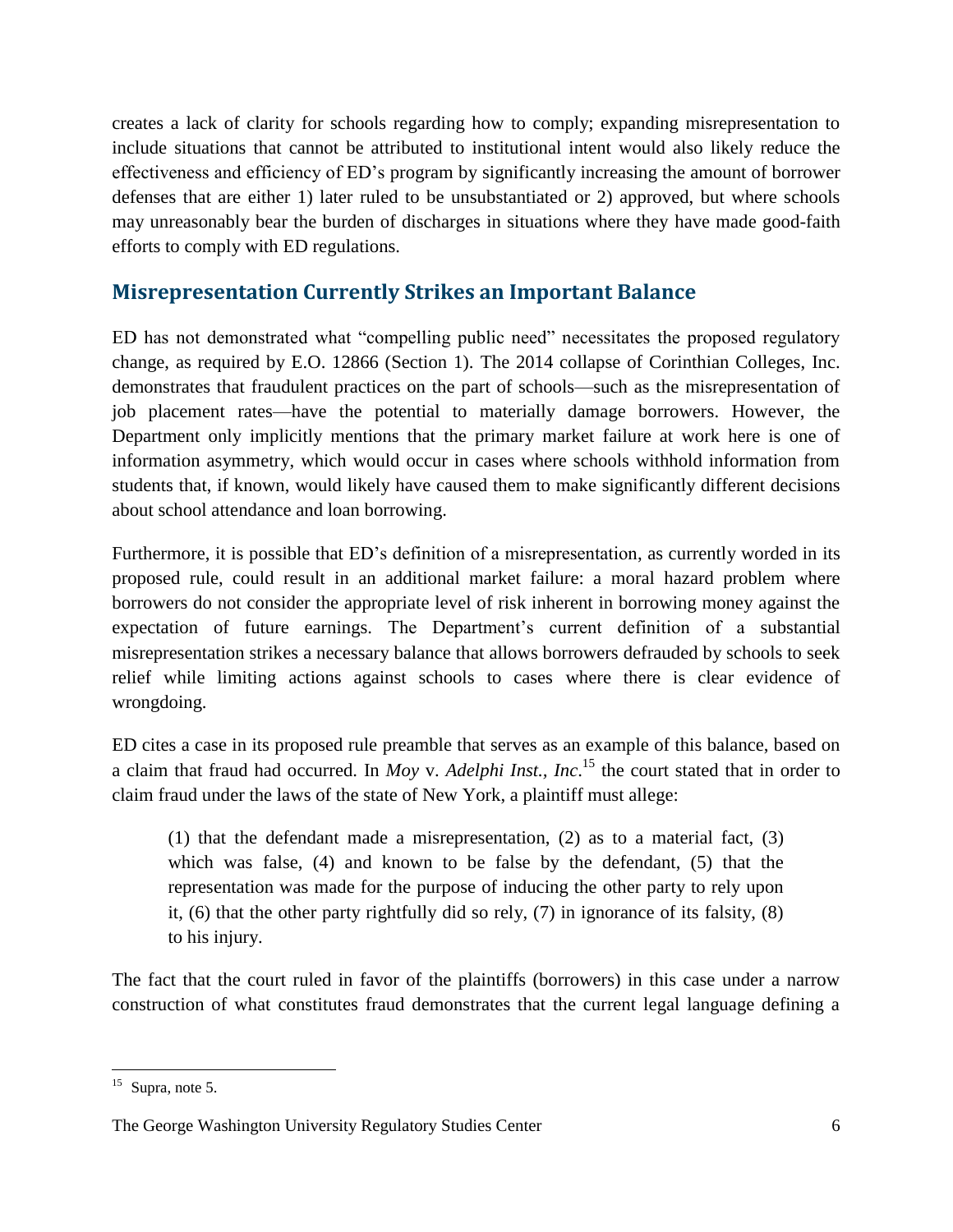misrepresentation is capable of protecting borrowers from the types of abuses that ED intends to prevent.

The Department states as a justification for its proposed rule that it intends to "protect student loan borrowers from misleading, deceitful, and predatory practices…by institutions participating in the Department's student aid programs." Since ED has limited resources to direct towards the investigation of borrower defenses, the investigation of unsubstantiated cases against schools would necessarily shift resources away from borrowers looking for relief in cases where they have legitimately been defrauded. A reasonable burden of proof required to allege fraud is likely to reduce the number of unsubstantiated claims under borrower defenses while providing the education market clear guidance on how to ensure they are complying with ED regulations.

# **ED's Estimated Benefits and Costs**

As required by E.O. 12866 and 13563,  $^{16}$  ED estimated the benefits and costs of the proposed rule and stated that it was "issuing these proposed regulations only on a reasoned determination that their benefits would justify their costs." It is difficult to understand how ED came to this determination. Its regulatory impact analysis lists three possible benefits but fails to quantify or monetize any of them. It estimates an upper-bound federal budget impact (a potential loss to taxpayers in the form of transfers from the federal government to borrowers) of \$4.23 billion a year.

ED's listed benefits mainly apply to borrowers in the form of 1) an updated borrower defense process and Federal standard, 2) improved awareness and usage of closed school and false certification discharges, and 3) improved consumer information about the performance of institutions and their practices.

The majority of costs contained within ED's estimates are losses to taxpayers in the form of transfer payments to borrowers. ED calculated a range of scenarios based on different rates of approved borrower defenses and estimates for the Department's ability to successfully recover its losses from schools. ED estimates this rule would have annual federal budget impacts of anywhere between \$199 million and \$4.23 billion. In addition, it calculated annual costs to schools in the form of compliance with additional paperwork requirements of \$14.95 million.<sup>17</sup>

 $\overline{a}$ 

<sup>&</sup>lt;sup>16</sup> E.O. 13563 states that "to the extent permitted by law, each agency must, among other things: (1) Propose or adopt regulations only on a reasoned determination that their benefits justify their costs (recognizing that some benefits and costs are difficult to quantify).

 $17$  ED estimated these figures using a 3% discount rate.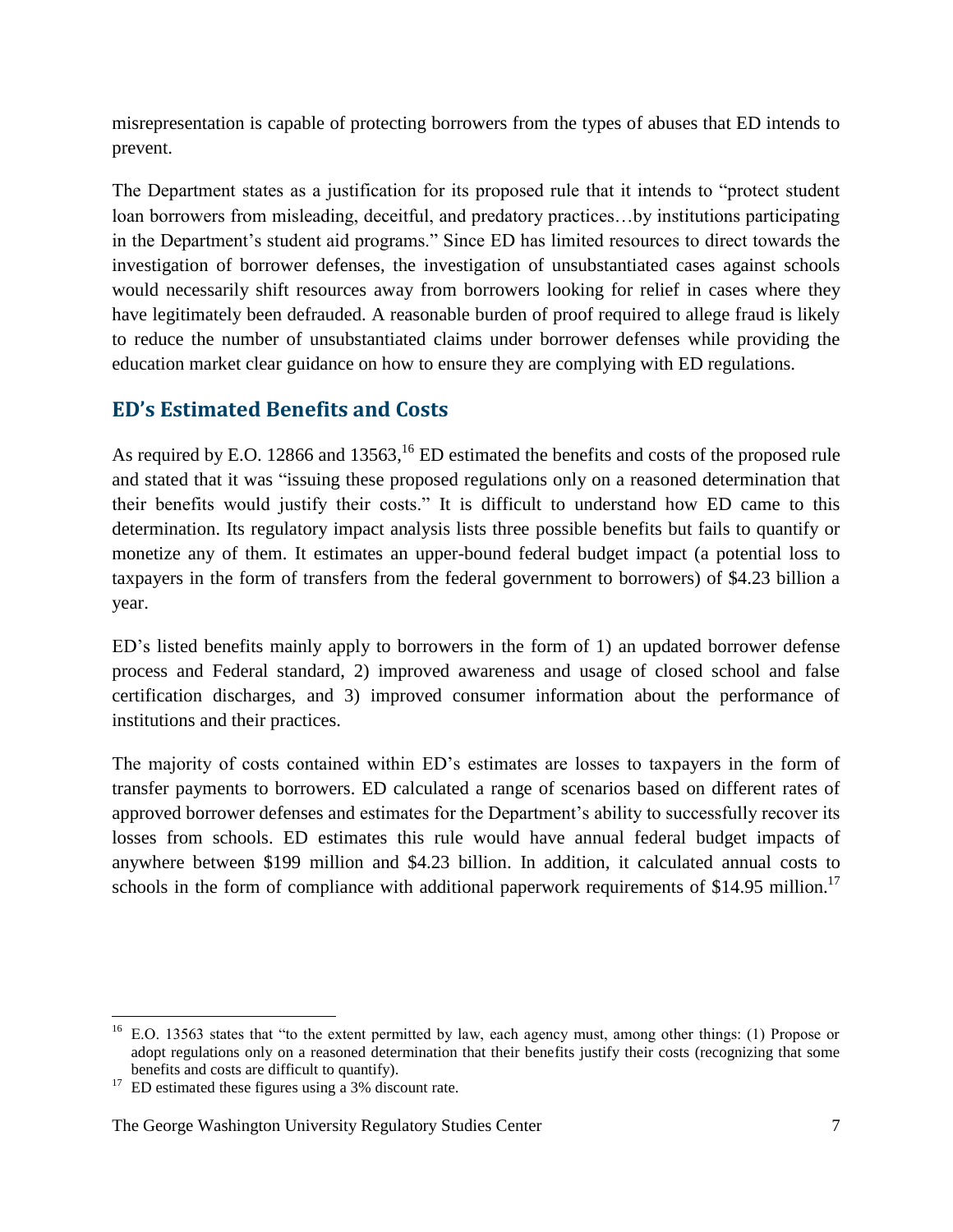Finally, ED recognizes that schools will incur a cost due to the need to obtain letters of credit but does not provide an estimate for this cost.<sup>18</sup>

# **Risk Assessment and Requirements Applicable to For-Profit Institutions**

Two of the requirements proposed in this rule would apply only to for-profit schools and would be automatically triggered under certain circumstances: additional financial responsibilities and additional disclosure requirements to students. The first requirement is intended to reduce the risk to taxpayers from bearing the burden of student loan discharges by requiring schools deemed by ED to be "not financially responsible" to secure financial protections (such as letters of credit). The second requirement for schools to provide a "Department-issued plain language warning to prospective and enrolled students" would be automatically triggered for institutions whose loan repayment rate<sup>19</sup> falls below the Department's threshold of 50%.

Although data currently show that the highest rate of student default is observed for borrowers that attended proprietary (for-profit) schools, ED should consider the consequences of proposing regulations that only apply to proprietary schools and, more generally, the assumption that these schools "pose the greatest risk to students and taxpayers." ED states its intention to target underperforming institutions, not disadvantaged populations, but this distinction is difficult to make—particularly if the two are highly correlated.

It is also worth noting that ED decided to exempt non-proprietary schools from its additional reporting requirements and mandatory triggers, in part, to minimize the administrative burden<sup>20</sup> of this rule; with the exception of community colleges, this decision results in a disproportionate share of this rule's increased costs being borne by schools with relatively fewer financial resources.<sup>21</sup> A recent submission to ED by the Presidents & CEOs of the United Negro College Fund (UNCF), the Thurgood Marshall College Fund (TMCF) and the National Association for Equal Opportunity in Higher Education (NAFEO) provides a detailed analysis of the potentially regressive effects of ED's proposed rule, particularly its proposed triggers requiring additional financial requirements under proposed  $§668.171(c).^{22}$ 

 $\overline{a}$  $18$  These financial requirements are likely to be particularly burdensome on schools with nontraditional borrowers. Infra, note 22.

<sup>&</sup>lt;sup>19</sup> A school's loan repayment rate is a measure of the amount of borrowers who previously attended the school that are now in default on their student loans.

 $20$  It is worth noting that ED estimates the annual costs related to paperwork burdens at \$14.9 million which account for only .4% of its upper-bound estimate of the potential total cost of this proposed rule (\$4.23 billion).

<sup>&</sup>lt;sup>21</sup> Larger, well-known, non-profit universities and colleges—for example—are usually funded in part by endowments and other donations in addition to the tuition they charge students.

<sup>&</sup>lt;sup>22</sup> Available at: [http://9b83e3ef165f4724a2ca-](http://9b83e3ef165f4724a2ca-84b95a0dfce3f3b3606804544b049bc7.r27.cf5.rackcdn.com/production/PDFs/HBCU_Coalition_Letter_Re_Borrower_Defense_NPRM_7.29.16.pdf)[84b95a0dfce3f3b3606804544b049bc7.r27.cf5.rackcdn.com/production/PDFs/HBCU\\_Coalition\\_Letter\\_Re\\_Borr](http://9b83e3ef165f4724a2ca-84b95a0dfce3f3b3606804544b049bc7.r27.cf5.rackcdn.com/production/PDFs/HBCU_Coalition_Letter_Re_Borrower_Defense_NPRM_7.29.16.pdf) [ower\\_Defense\\_NPRM\\_7.29.16.pdf](http://9b83e3ef165f4724a2ca-84b95a0dfce3f3b3606804544b049bc7.r27.cf5.rackcdn.com/production/PDFs/HBCU_Coalition_Letter_Re_Borrower_Defense_NPRM_7.29.16.pdf)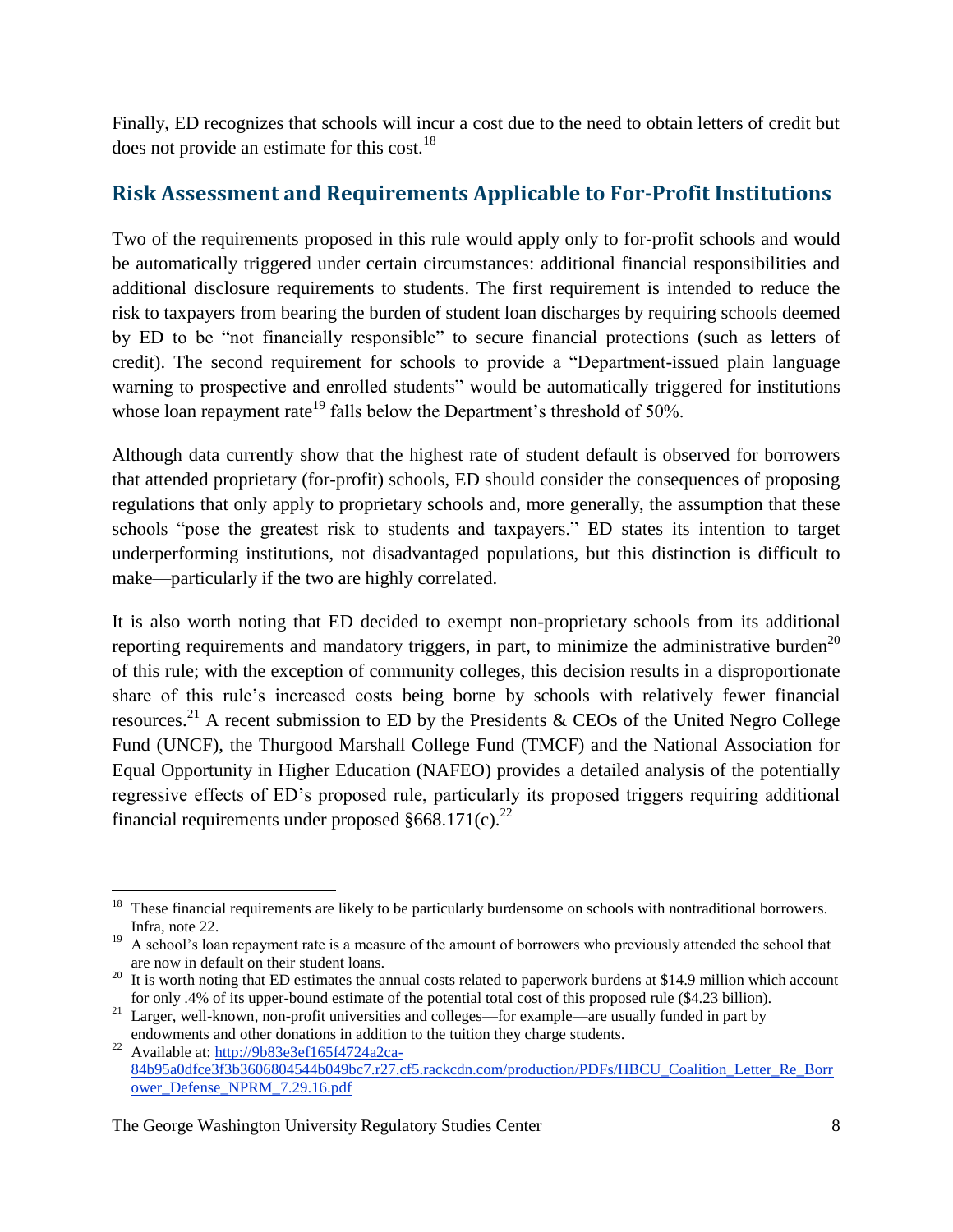In addition, while ED correctly points out that the default rate for students who attended proprietary schools is currently higher than other institutions providing postsecondary education, it does not acknowledge that outstanding loan balances from this sector constitute a disproportionately smaller percentage of U.S. total outstanding student loans.<sup>23</sup> The risk to borrowers and taxpayers from loans issued to attend schools outside the proprietary sector can be equivalent or greater when considering the magnitude of outstanding loans, even at relatively lower rates of default. Finally, the sector within education that produces the greatest risk to borrowers and taxpayers can shift over time; regulations should be written in a way that sets consistent and clear rules for all institutions providing postsecondary education.

#### **The Typical Student at a For-Profit School**

The market for proprietary schools exists primarily for two reasons: 1) the requirements for students to attend even nonselective public community colleges often exclude a significant number of students who do not qualify to attend these institutions, and 2) budgetary limits often constrain the ability of community colleges to service the continued demand for higher education.<sup>24</sup> "Some students unable to get into desired courses and programs at public institutions may face only two alternatives: attendance at a for-profit or no postsecondary education at all."<sup>25</sup> Students at for-profit schools also tend to come from disadvantaged, "nontraditional" backgrounds:

They tend to be older, often enroll less than full time, and are living independently of their parents…[They are] a particularly high-risk population…from lowerincome families, and…live in poorer neighborhoods. They are more likely to be first-generation borrowers...and are more likely to live in or near poverty.<sup>26</sup> Additionally, these groups disproportionately consist of minorities relative to those attending non-profit schools; 65% of them are women.<sup>27</sup>

A Brookings study by Looney and Yannelis (cited by ED in this proposed rule) demonstrates the complexity inherent in determining whether the characteristics of students or schools are the primary causal factor explaining default rates. Their study disaggregates data maintained by the National Student Loan Data System in an attempt to determine the causes of borrower defaults on student loans. The results are mixed, with as much as 50% of default rates explained by

 $\overline{a}$  $23$  Looney and Yannelis (2015)

<sup>&</sup>lt;sup>24</sup> See Deming et al.  $(2013)$ 

 $^{25}$  Ibid.

 $26$  Looney and Yannelis (2015) p.4

 $27$  Deming et al. (2013); These socio-economic indicators are well documented in the literature. See: Bailey, Badway, and Gumport, 2001; Cellini, 2005; Chung, 2009a; Rosenbaum, Deil-Amen, and Person, 2006; Looney and Yannelis (2015); Deming et al. (2013)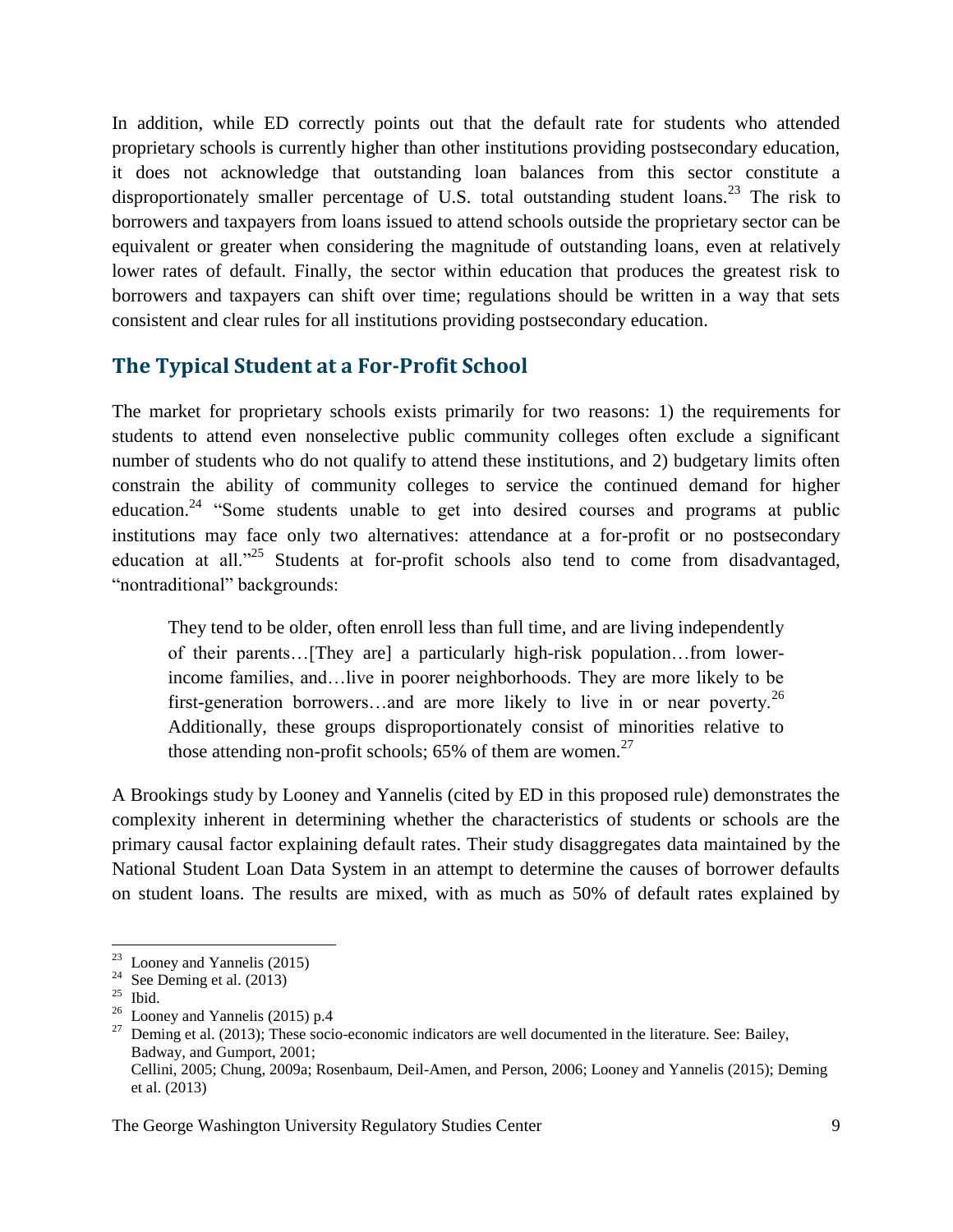socioeconomic factors not caused by the type of institution that students attended. The logic here is fairly intuitive: borrowers with less money and less ability to receive financial help from family members are relatively more likely to face difficulty in paying back their loans regardless of the quality of education they receive—particularly during generally hard economic times such as the recent economic crisis.

These results are one reason why ED should be cautious in its assumption that focusing regulatory efforts on for-profit schools will lead to net benefits for the students within this sector. Regulation should focus on ensuring that for-profit schools are penalized in cases where they defraud students, while recognizing that these proprietary schools also provide an opportunity for disadvantaged students that might not otherwise exist in their absence. It is also problematic to hold schools accountable for results other than the quality of education they provide, particularly if a significant causal factor explaining those results is outside of their control.

#### **Unintended Consequences**

Schools receiving title IV aid are subject to ED regulations regarding the type of information disclosures and loan counseling they must provide their students. These required disclosures are intended to ensure that borrowers receive consistent quality of information when making decisions regarding student loans and to curtail overly aggressive or misleading practices. However, aligning school incentives in a way that too closely centers on their student's ability to repay their student loans might have regressive effects on the aforementioned high-risk populations, particularly where admission is concerned. Currently, one of the advantages of forprofit schools and community colleges is their relatively lower thresholds for admission relative to selective, 4-year nonprofit universities and colleges. ED has not adequately examined how its proposed amendments would affect schools' incentives, including causing them to raise admission standards to avoid admitting students that are statistically less likely to repay their loans due to socio-economic factors outside of the school's control.

#### **Retrospective Review**

ED should plan for its requirement to perform retrospective review by including a section within the proposed rule that indicates how it will analyze the program's effects once implemented. Executive Order 13563 states that agencies should:

consider how best to promote retrospective analysis of rules that may be outmoded, ineffective, insufficient, or excessively burdensome, and to modify, streamline, expand, or repeal them in accordance with what has been learned.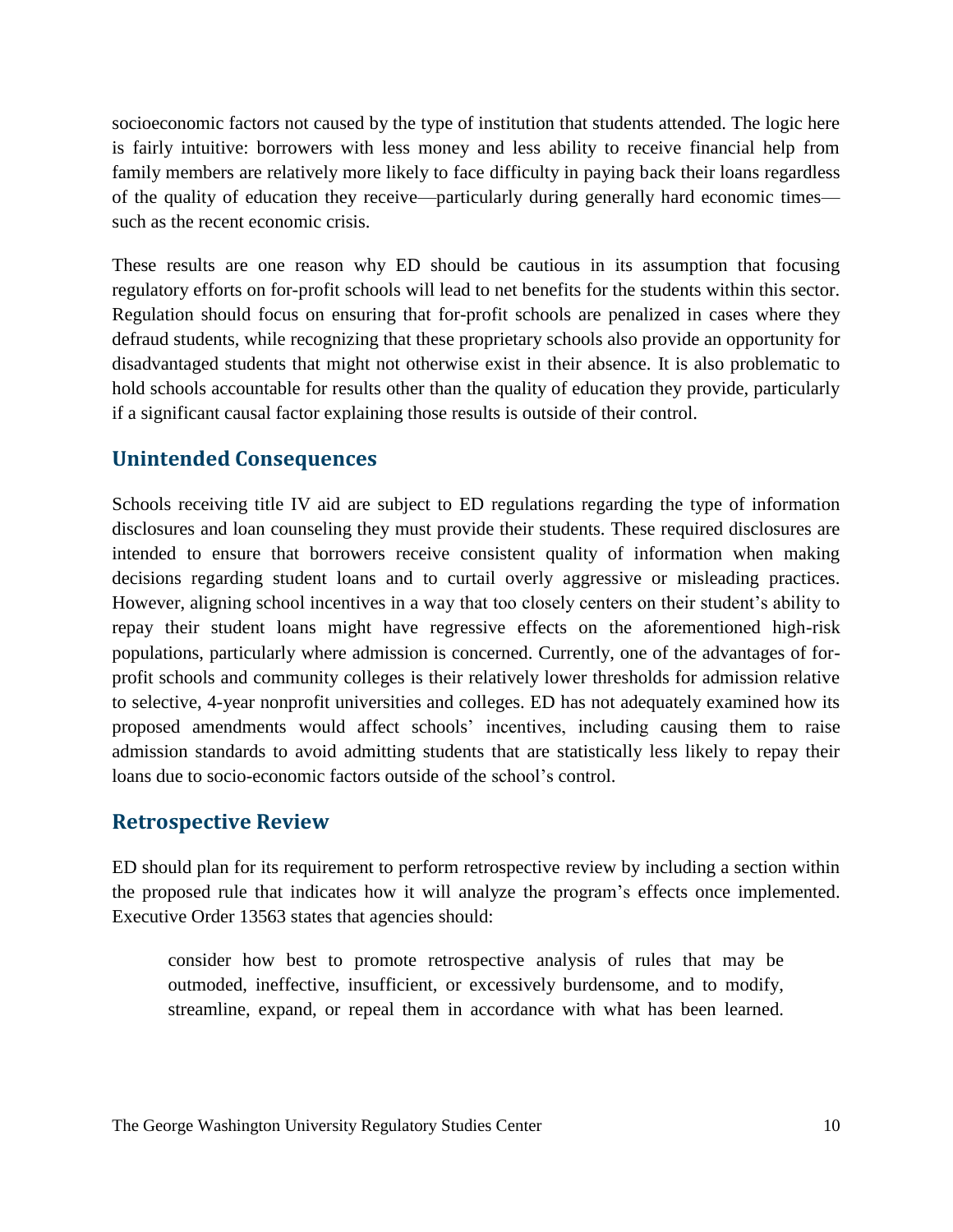Such retrospective analyses, including supporting data, should be released online whenever possible.<sup>28</sup>

The sizeable range of ED's estimate of the potential costs of this rule (as high as an annual cost of \$4.23 billion) suggest that it could be extremely valuable to compare ex post results with the proposed rule's current cost assumptions. Scholars recommend "internalizing review at the outset of a regulatory program…by writing the rules themselves to better enable ex post measurement."<sup>29</sup> E.O. 13563 and The Office of Management and Budget's implementation memo on retrospective review<sup>30</sup> both suggest that "it is clear that agencies should incorporate specific plans for retrospective review and ex post evaluation into the text of their final rules."<sup>31</sup>

In particular, it is important that ED include not only the specific outcomes that its proposed rule is meant to accomplish but how "progress towards that goal should be measured." Although it may seem at first blush that simply comparing borrower default rates in the future to current rates would indicate whether the proposed rule was successful in achieving its goals, there could be several confounding factors responsible for changes in default rates.

For example, economic conditions could simply be much better relative to the period before this rule was implemented. Alternatively, lower default rates might be caused by a significant decrease in the number of nontraditional borrowers seeking an education. If the latter scenario is actually the result of students experiencing a lack of access to schools instead of increased information being provided in the market for education, careful attention to analyzing these ex post results would facilitate ED's efforts to repair, replace, or retain its approach regarding the Federal Direct Loan Program.

# **Conclusion**

Expanding and improving borrower protections against fraud and reducing the risk of loan defaults borne by taxpayers are valuable ends but ED has not demonstrated that its proposed regulatory amendments would achieve those ends without inducing negative consequences, including regressive effects towards disadvantaged students. ED should consider several modifications to its existing proposed rule that would balance the policy goals of sanctioning

 $\overline{a}$ <sup>28</sup> Exec. Order No. 13563, Improving Regulation and Regulatory Review,  $\S$  6(a).

<sup>&</sup>lt;sup>29</sup> Sofie E. Miller and Susan E. Dudley, "Regulatory Accretion: Causes and Possible Remedies" Administrative Law Review Accord, Vol. 67, Issue 2 (2016)

<sup>&</sup>lt;sup>30</sup> United States. Office of Management and Budget. Office of Information and Regulatory Affairs. MEMORANDUM FOR THE HEADS OF EXECUTIVE DEPARTMENTS AND AGENCIES: Retrospective Analysis of Existing Significant Regulations. By Cass Sunstein. April 25, 2011.

<sup>31</sup> Sofie E. Miller "Learning from Experience: Retrospective Review of Regulations in 2014," Working Paper, *The George Washington University Regulatory Studies Center*, November 2015. Available at: [https://regulatorystudies.columbian.gwu.edu/sites/regulatorystudies.columbian.gwu.edu/files/Retrospective%20R](https://regulatorystudies.columbian.gwu.edu/sites/regulatorystudies.columbian.gwu.edu/files/Retrospective%20Review%20in%202014_MillerS_11_3.pdf) [eview%20in%202014\\_MillerS\\_11\\_3.pdf](https://regulatorystudies.columbian.gwu.edu/sites/regulatorystudies.columbian.gwu.edu/files/Retrospective%20Review%20in%202014_MillerS_11_3.pdf)